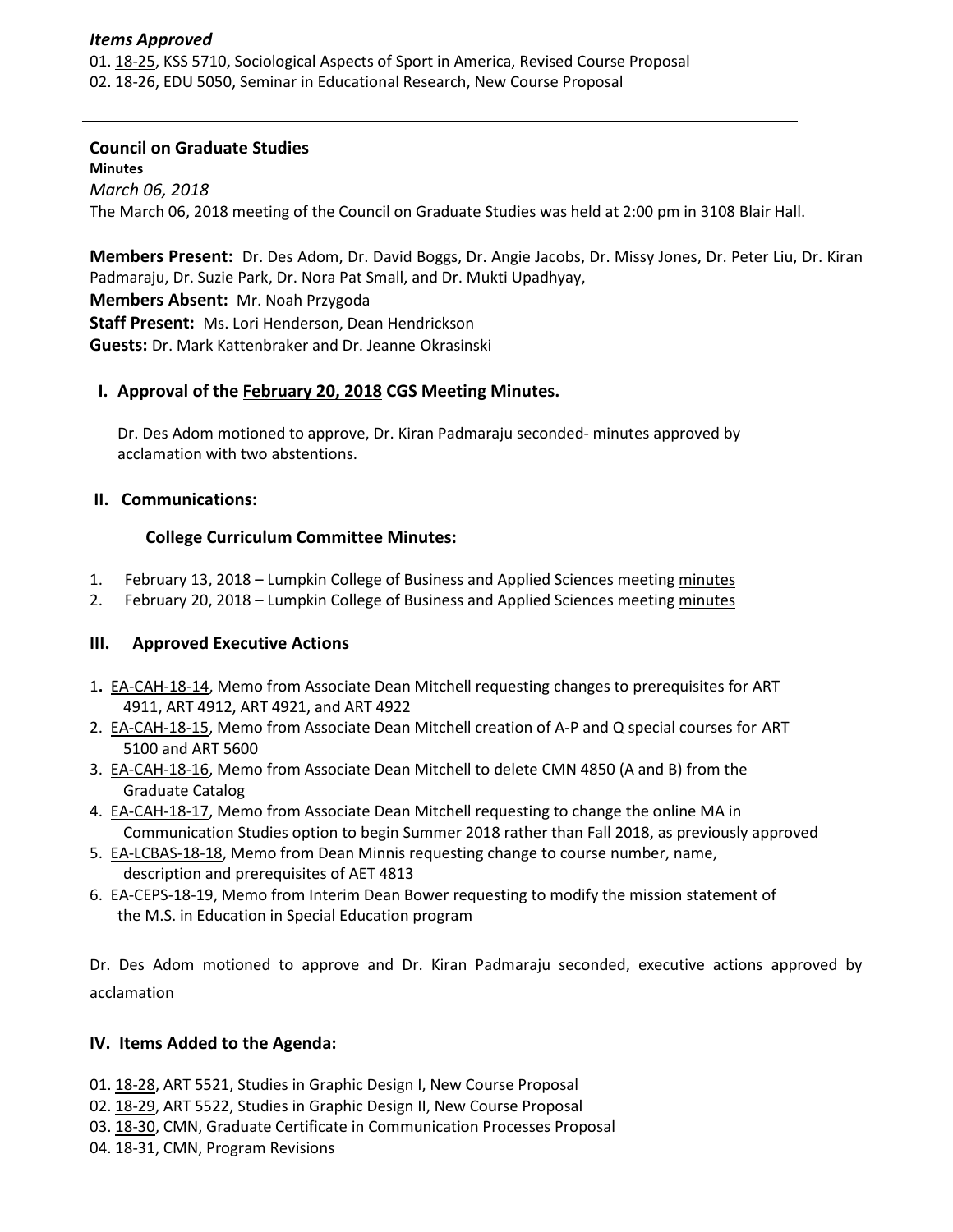- 05. [18-32,](http://castle.eiu.edu/eiucgs/currentagendaitems/agenda18-32.pdf) CYB, Proposal for Accelerated Graduate Program 06. [18-33,](http://castle.eiu.edu/eiucgs/currentagendaitems/agenda18-33.pdf) TEC, Proposal for Accelerated Graduate Program
- 
- 07. [18-34,](http://castle.eiu.edu/eiucgs/currentagendaitems/agenda18-34.pdf) TEC 5823, Big Data Map Reduce, New Course Proposal
- 08. [18-35,](http://castle.eiu.edu/eiucgs/currentagendaitems/agenda18-35.pdf) TEC 5853, System Analysis & Design, New Course Proposal
- 09. [18-36,](http://castle.eiu.edu/eiucgs/currentagendaitems/agenda18-36.pdf) MBA & PSM in GIS, Proposal for Dual Degree Program
- 10. [18-37,](http://castle.eiu.edu/eiucgs/currentagendaitems/agenda18-37.pdf) RLS 4900, Independent Study in Religious Studies, New Course Proposal
- 11. [18-38,](http://castle.eiu.edu/eiucgs/currentagendaitems/agenda18-38.pdf) HIS, Proposal for Accelerated Graduate Program
- 12. [18-39,](http://castle.eiu.edu/eiucgs/currentagendaitems/agenda18-39.pdf) HIS 5980, History Internship, Revised Course Proposal
- 13. [18-40,](http://castle.eiu.edu/eiucgs/currentagendaitems/agenda18-40.pdf) HIS, Program Revisions
- 14. [18-41,](http://castle.eiu.edu/eiucgs/currentagendaitems/agenda18-41.pdf) CSD 5500, Research Methods, Revised Course Proposal
- 15. [18-42,](http://castle.eiu.edu/eiucgs/currentagendaitems/agenda18-42.pdf) CSD 5510, Professional Orientation, Revised Course Proposal
- 16. [18-43,](http://castle.eiu.edu/eiucgs/currentagendaitems/agenda18-43.pdf) CSD 5520, Theories of Counseling and Helping Relationships, Revised Course Proposal
- 17. [18-44,](http://castle.eiu.edu/eiucgs/currentagendaitems/agenda18-44.pdf) CSD 5530, Basic Counseling Skills, Revised Course Proposal
- 18. [18-45,](http://castle.eiu.edu/eiucgs/currentagendaitems/agenda18-45.pdf) CSD 5600, Cross-Cultural Counseling, Revised Course Proposal
- 19. [18-46,](http://castle.eiu.edu/eiucgs/currentagendaitems/agenda18-46.pdf) CSD 5610, Human Development for Counselors, Revised Course Proposal
- 20. [18-47,](http://castle.eiu.edu/eiucgs/currentagendaitems/agenda18-47.pdf) CSD 5620, Group Counseling, Revised Course Proposal
- 21. [18-48,](http://castle.eiu.edu/eiucgs/currentagendaitems/agenda18-48.pdf) CSD 5900, Appraisal, Revised Course Proposal
- 22. [18-49,](http://castle.eiu.edu/eiucgs/currentagendaitems/agenda18-49.pdf) CSD 5920, Career Counseling, Revised Course Proposal
- 23. [18-50,](http://castle.eiu.edu/eiucgs/currentagendaitems/agenda18-50.pdf) CSD 5930, Foundations of Clinical Counseling, Revised Course Proposal
- 24. [18-51,](http://castle.eiu.edu/eiucgs/currentagendaitems/agenda18-51.pdf) CSD 5941, Emerging Issues in School Counseling, Revised Course Proposal
- 25. [18-52,](http://castle.eiu.edu/eiucgs/currentagendaitems/agenda18-52.pdf) CSD 5942, Collaboration, Consultation and Intervention, Revised Course Proposal
- 26. [18-53,](http://castle.eiu.edu/eiucgs/currentagendaitems/agenda18-53.pdf) CSD 5943, Foundations and Management of School Counseling Programs, Revised Course Proposal
- 27. [18-54,](http://castle.eiu.edu/eiucgs/currentagendaitems/agenda18-54.pdf) CSD 5980, Diagnosing and Treatment Planning, Revised Course Proposal
- 28. [18-55,](http://castle.eiu.edu/eiucgs/currentagendaitems/agenda18-55.pdf) CSD 6900, 6901, 6902, Supervised Clinical Experience, Revised Course Proposal
- 29. [18-56,](http://castle.eiu.edu/eiucgs/currentagendaitems/agenda18-56.pdf) CSD 6920, 6921, 6922, Supervised Experience, Revised Course Proposal

# **V. Items Acted Upon-**

01. [18-25,](http://castle.eiu.edu/eiucgs/currentagendaitems/agenda18-25.pdf) KSS 5710, Sociological Aspects of Sport in America, Revised Course Proposal

Dr. Kattenbraker presented; council requested change in language from "manuscript" to "text" in "Description of Requirements/Evaluation" located within number six of the Model Syllabus (Part II); Dr. Jones motioned to approve, Dr. Padmaraju seconded; council approved unanimously with corrected changes.

02. [18-26,](http://castle.eiu.edu/eiucgs/currentagendaitems/agenda18-26.pdf) EDU 5050, Seminar in Educational Research, New Course Proposal

Dr. Okrasinski presented; council requested changes in *learning objectives* within the Model Syllabus (Part II); requested changes included adding names of journals to the list of materials from the American Educational Research Association; *learning objectives* also needed changes in numbering to reflect accurate information; Dr. Adom motioned to approve, Dr. Upadhyay seconded; council approved unanimously with requested changes.

# **VI**. **Items Pending:**

01. [18-24,](http://castle.eiu.edu/eiucgs/currentagendaitems/agenda18-24.pdf) KSS 5211, Promotion and Sales Management in Sport, Revised Course Proposal; item tabled due to council's request from department for more detail on assignments and class projects.

# **VII. Other Items:**

Chair Boggs- update on attendance at the Faculty Senate meeting. Discussion included First Choice